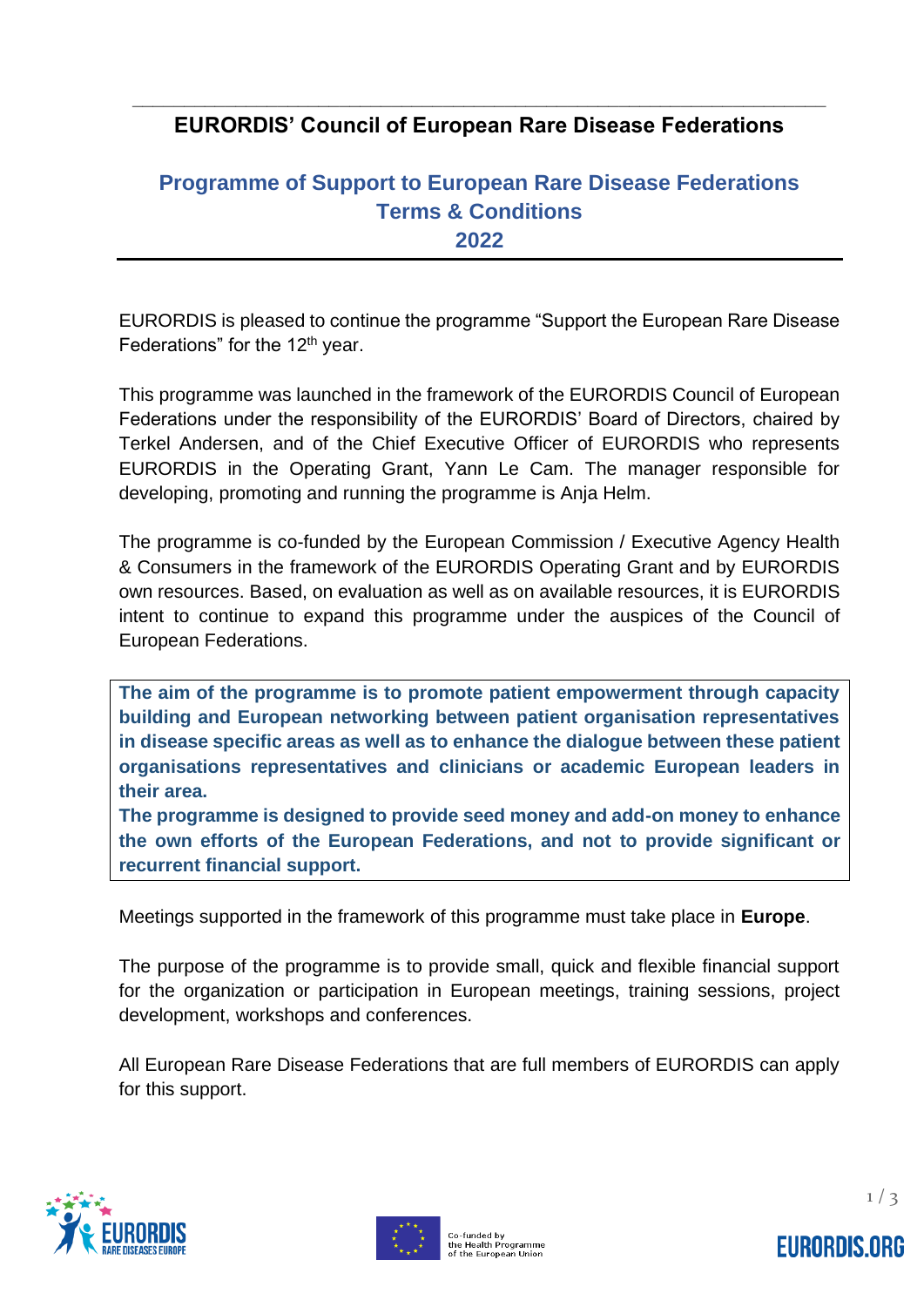European Networks that are not yet incorporated can apply for this support if one of their member organisations is a full member of EURORDIS and handles the financial aspects.

European Federations wishing to apply to this programme should fill out the form and send it to: [anja.helm@eurordis.org](mailto:anja.helm@eurordis.org) before March 10<sup>th</sup> 2022.

| <b>Scale of support</b>                                    | Max. support in $\epsilon$ |
|------------------------------------------------------------|----------------------------|
| European Federation or Network Board of Directors          | 600                        |
| meeting                                                    |                            |
| European Project Development Meeting                       | 1000                       |
| <b>European Networking Meeting</b>                         | 1200                       |
| European Training                                          | 1800                       |
| European Disease Specific Conference seed                  | 2200                       |
| money                                                      |                            |
| Individual travel allowance preference is given to patient | $400$ /pers.               |
| representatives from Eastern Europe or disabled people     |                            |
| requiring personal assistant                               |                            |

## *Support is limited to a total of 2200 € / year per European Federation*

The application will be examined by the Steering Committee of the Programme of Support to European Rare Disease Federation. The Committee is, made up of current board members and one staff member. In 2020 the Committee is composed Dorica Dan (Romania), Geske Wehr (Germany, General Secretary) and Anja Helm (Senior Manager of Relations with Patient Organisations).

A written reply will be sent end of March 2022.

Financial support will be paid to successful applicants once the short report and "Reimbursement Claim Form" has been returned to EURORDIS, accompanied by the relevant **invoices and receipts**. All claims must be sent in within **30 days** after the supported meeting took place and will be treated within a one-month period after reception.

Applicants are required to follow the EURORDIS reimbursement procedure. Please join all receipts to one "Reimbursement Claim Form" to facilitate our administrative treatment of the documents. To claim for example 600  $\epsilon$ , you must be able to justify at least 600  $\epsilon$ in receipts.

**All selected applicants are required to send us an outcome report after their meeting, with the reimbursement claim**





 $2/3$